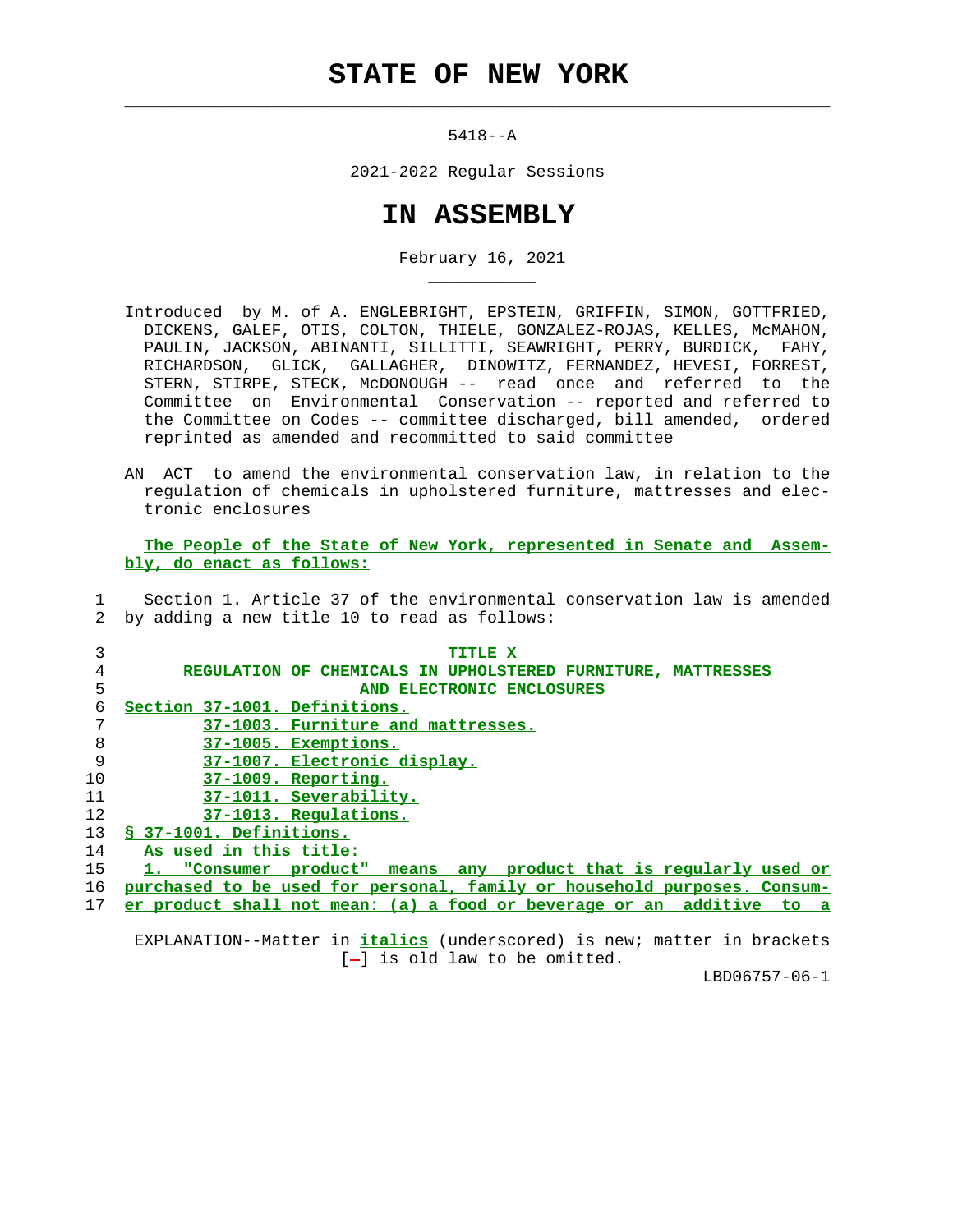A. 5418--A 2

| ı  | food or beverage regulated by the United States Food and Drug Adminis-   |
|----|--------------------------------------------------------------------------|
| 2  | tration; or (b) a drug, biologic or medical device regulated by the      |
| 3  | United States Food and Drug Administration.                              |
| 4  | 2. "Covered flame retardant chemical" means any chemical that meets      |
| 5  | both of the following criteria:                                          |
| 6  | (a) A functional use for the chemical is to resist or inhibit the        |
| 7  | spread of fire or as a synergist to chemicals that resist or inhibit the |
| 8  | spread of fire; and                                                      |
| 9  | (b) The chemical is one of the following: a halogenated, organophos-     |
| 10 | phorus, organonitrogen, or nanoscale chemical. As used in this title:    |
| 11 | (i) "Halogenated chemical" is any chemical that contains one or more     |
| 12 | halogen elements, including fluorine, chlorine, bromine, or iodine.      |
| 13 | (ii) "Organophosphorus chemical" is any chemical that contains one or    |
| 14 | more carbon elements and one or more phosphorus elements.                |
|    |                                                                          |
| 15 | (iii) "Organonitrogen chemical" is any chemical that contains one or     |
| 16 | more carbon elements and one or more nitrogen elements.                  |
| 17 | 3. "Custom upholsterer" means a person who, either by himself or         |
| 18 | herself or through employees or agents, repairs, reupholsters, recovers, |
| 19 | restores, or renews upholstered furniture, or who makes to order and     |
| 20 | specification of the user any article of upholstered residential furni-  |
| 21 | ture, using either new materials or owner's materials.                   |
| 22 | 4. "Electronic display" means a consumer product with a display screen   |
| 23 | and associated electronics that, as its primary function, displays visu- |
| 24 | al information from wired or wireless sources and is available for       |
| 25 | purchase by individuals or households for personal use in a residential  |
| 26 | space. Electronic display shall not include: (a) any electronic display  |
| 27 | with a screen area smaller than or equal to one hundred square centime-  |
| 28 | ters or fifteen and one-half square inches; (b) projectors; (c) virtual  |
| 29 | reality headsets; or (d) all-in-one video conference systems.            |
| 30 | 5. "Intentionally added" shall have the same meaning as "intentionally   |
| 31 | added chemical" in subdivision eleven of section 37-0901 of this arti-   |
| 32 | <u>cle.</u>                                                              |
| 33 | "Mattress" means a ticking filled with a resilient material used         |
| 34 | alone or in combination with other products intended or promoted for     |
| 35 | sleeping upon.                                                           |
| 36 | 7. "Organohalogen flame retardant chemical" means a chemical that        |
| 37 | contains one or more halogen elements, including fluorine, chlorine,     |
| 38 | bromine, or iodine, bonded to carbon.                                    |
| 39 | 8. "Reupholstered furniture" means furniture whose original fabric,      |
| 40 | padding, decking, barrier material, foam, or other resilient filling has |
| 41 | been replaced by a custom upholsterer, that has not been sold since the  |
| 42 | time of the replacement.                                                 |
| 43 | 9. "Ticking" means the outermost layer of fabric or related material     |
| 44 | that encloses the core and upholstery materials of a mattress or         |
| 45 | mattress pad. A mattress ticking may consist of several layers of fabric |
| 46 | or related materials quilted together.                                   |
| 47 | "Upholstered furniture" means any item of furniture, that<br>10.         |
| 48 | consists, in whole or in part, of leather, plastic, fabric or other      |
| 49 | material that contains cotton, wool, polyurethane or other natural or    |
| 50 | synthetic material that is placed in cushions or on the frame of the     |
| 51 | furniture.                                                               |
| 52 | 11. "Upholstered or reupholstered furniture component" means the sepa-   |
| 53 | rate constituent parts of upholstered furniture, specifically cover      |
| 54 | fabrics, barrier materials, resilient filling materials, and decking     |
| 55 | materials.                                                               |
|    |                                                                          |

**§ 37-1003. Furniture and mattresses.**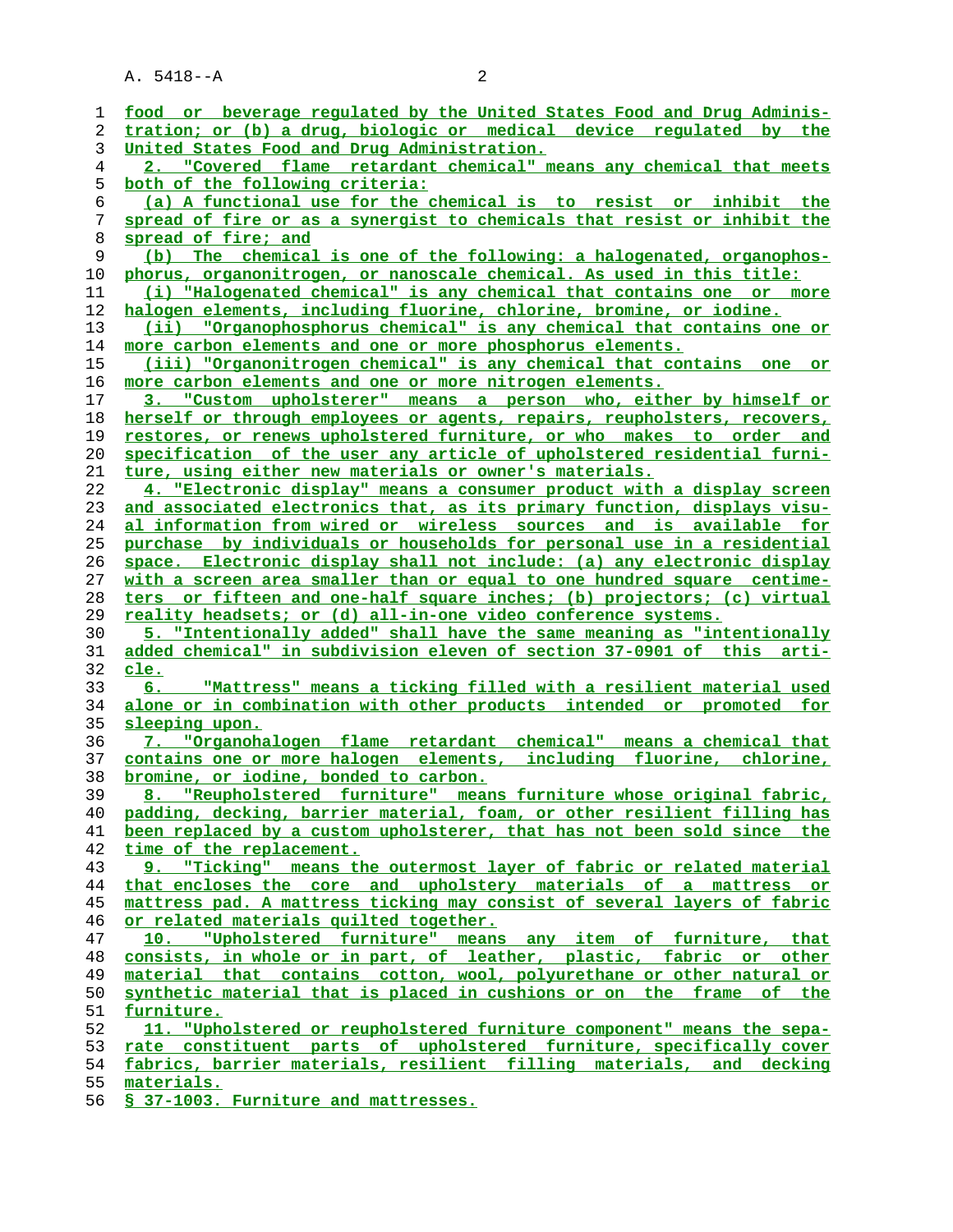A. 5418--A 3

| 1  | 1. Beginning December thirty-first, two thousand twenty-three, no        |
|----|--------------------------------------------------------------------------|
| 2  | person shall sell or offer for sale in the state of New York any new,    |
| 3  | not previously owned, upholstered furniture or mattress, that contains,  |
| 4  | or a constituent component of which contains, any intentionally added    |
| 5  | covered flame retardant chemical, individually or in combination.        |
|    | 2. Beginning December thirty-first, two thousand twenty-two, a custom    |
| 6  |                                                                          |
| 7  | upholsterer in the state of New York shall not repair, reupholster,      |
| 8  | re-cover, restore, or renew upholstered furniture or reupholstered       |
| 9  | furniture using replacement components that contain any intentionally    |
| 10 | added covered flame retardant chemical, individually or in combination.  |
| 11 | § 37-1005. Exemptions.                                                   |
| 12 | The prohibitions in section 37-1003 of this title shall not apply to     |
| 13 | the following:                                                           |
|    |                                                                          |
| 14 | 1. Electronic components of mattresses, reupholstered furniture, or      |
| 15 | upholstered furniture, or any associated casing for such electronic      |
| 16 | components.                                                              |
| 17 | 2. Upholstered or reupholstered furniture components other than those    |
| 18 | <u>identified in subdivision seven of section 37-1001 of this title.</u> |
| 19 | 3. Thread or fiber when used for stitching mattress components togeth-   |
| 20 | er.                                                                      |
| 21 |                                                                          |
|    | <u>S 37-1007. Electronic display.</u>                                    |
| 22 | Beginning January first, two thousand twenty-four, no person shall       |
| 23 | sell or offer for sale in the state of New York any electronic display   |
| 24 | that contains an intentionally added organohalogen flame retardant chem- |
| 25 | ical in the enclosure or stand of such electronic display.               |
| 26 | <u>S 37-1009. Reporting.</u>                                             |
| 27 | 1. For the purposes of this section, "manufacturer" shall mean a         |
| 28 | person who: (a) assembles or substantially assembles electronic displays |
| 29 | for sale in the state; (b) manufactures electronic displays, under its   |
| 30 | own brand name or under any other brand name, for sale in the state; (c) |
|    |                                                                          |
| 31 | sells, under its own brand name, electronic displays in the state; (d)   |
| 32 | owns a brand name that it licenses to another person for use on elec-    |
| 33 | tronic displays sold in the state; (e) imports electronic displays for   |
| 34 | sale in the state; or (f) manufactures electronic displays for sale in   |
| 35 | the state without affixing a brand name.                                 |
| 36 | 2. Beginning one year after the effective date of this title, no elec-   |
| 37 | tronic display shall be sold in the state unless the manufacturer has    |
| 38 | submitted an annual report to the department identifying all of the      |
| 39 | flame retardants used in the enclosure or stand of the electronic        |
| 40 | display in a form determined by the department.                          |
|    |                                                                          |
| 41 | § 37-1011. Severability.                                                 |
| 42 | If any clause, sentence, paragraph, subdivision, section or part of      |
| 43 | this act shall be adjudged by any court of competent jurisdiction to be  |
| 44 | invalid, such judgment shall not affect, impair, or invalidate the       |
| 45 | remainder thereof, but shall be confined in its operation to the clause, |
| 46 | sentence, paragraph, subdivision, section or part thereof directly       |
| 47 | involved in the controversy in which such judgment shall have been       |
| 48 | rendered. It is hereby declared to be the intent of the legislature that |
| 49 | this act would have been enacted even if such invalid provisions had not |
| 50 | been included herein.                                                    |
| 51 | § 37-1013. Regulations.                                                  |
|    |                                                                          |
| 52 | The department may adopt any rules and regulations it deems necessary    |
| 53 | to implement the provisions of this title.                               |
| 54 | § 2. Section 71-3703 of the environmental conservation law is<br>amended |

55 by adding a new subdivision 5 to read as follows: